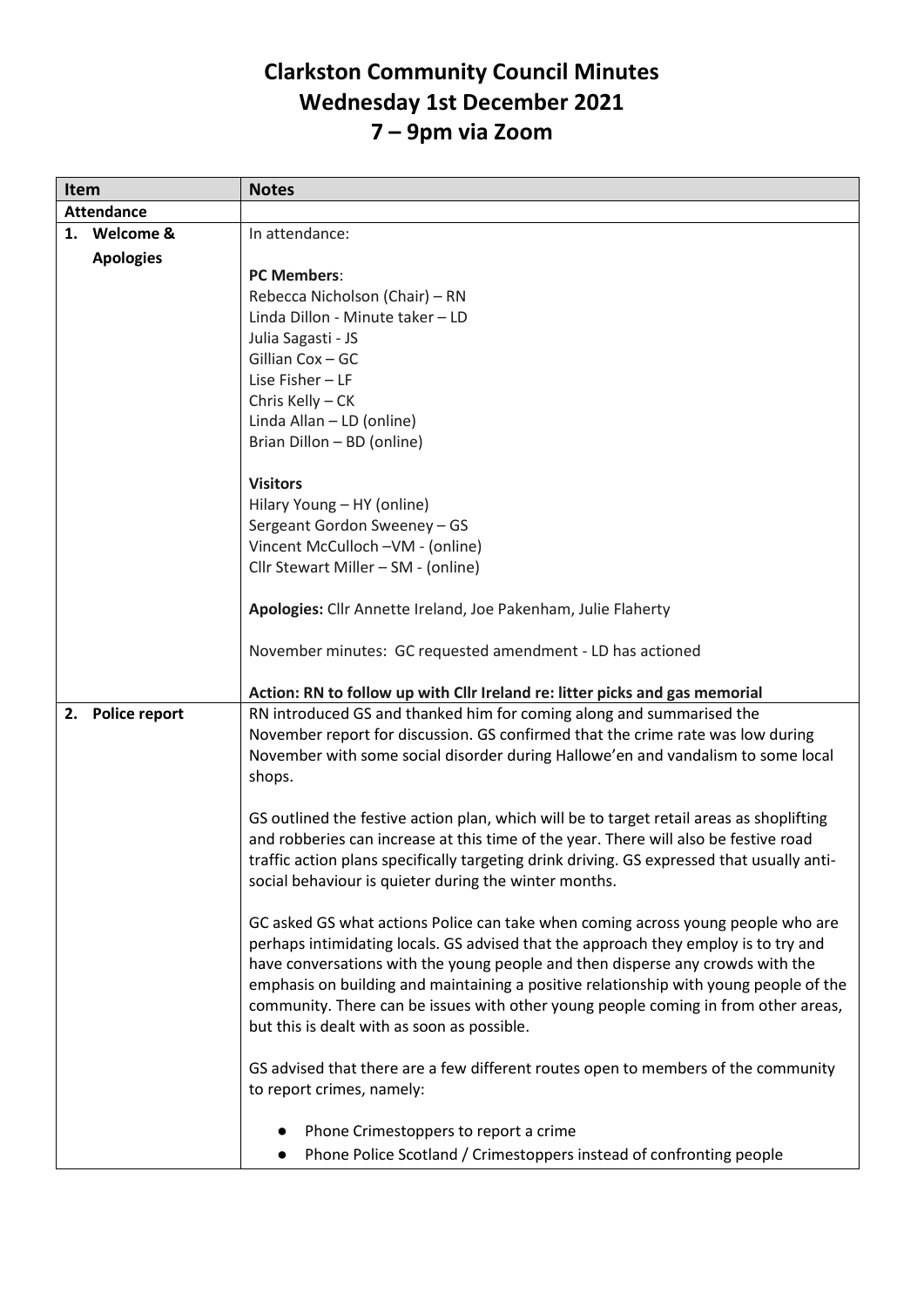|    |                               | If a member of the community witnesses' low level, sporadic crime (like local<br>$\bullet$                                                                                                                                                                                                                                                                                                                                           |
|----|-------------------------------|--------------------------------------------------------------------------------------------------------------------------------------------------------------------------------------------------------------------------------------------------------------------------------------------------------------------------------------------------------------------------------------------------------------------------------------|
|    |                               | youths creating a disturbance) ignore it where possible and don't confront                                                                                                                                                                                                                                                                                                                                                           |
|    |                               | perpetrators as this can lead to further issues                                                                                                                                                                                                                                                                                                                                                                                      |
|    |                               |                                                                                                                                                                                                                                                                                                                                                                                                                                      |
|    |                               | Email East Renfrewshire Police directly via the Police Scotland website                                                                                                                                                                                                                                                                                                                                                              |
|    |                               | GS stressed that reporting crime helps to build a picture of repeated crimes and<br>problematic areas and allows GS and his team to channel resources appropriately.                                                                                                                                                                                                                                                                 |
|    |                               | RN asked if Police are using footage from doorbell recordings - GS advised that they<br>can help piece together crime scenes and identify criminals and recommends getting<br>them installed along with any other protective measures.                                                                                                                                                                                               |
|    |                               | GS stated that the Police have links to local youth services that they can tap in to. LF<br>asked about how this worked in practice. GS stated that they put people in touch with<br>services and link up as and when required.                                                                                                                                                                                                      |
|    |                               | Key reminders:<br>@EastRenPolice Twitter                                                                                                                                                                                                                                                                                                                                                                                             |
|    |                               | Crimestoppers<br>Email address - especially about road traffic issues so they can build a picture of<br>concerns.                                                                                                                                                                                                                                                                                                                    |
|    |                               | East Renfrewshire policing has a particular officer who focuses on road traffic issues<br>and speeding offences. It is helpful if speeding issues on particular roads are reported<br>via email as again, this builds a picture of problematic areas that can be addressed.<br>Actions need to be intelligence led therefore officers need evidence of issues.                                                                       |
|    |                               | LD briefly asked about vandalism and youth disorder around Carolside Primary school<br>and told GS about some of the issues that school deals with regularly. GS urged LD to<br>ensure the school knows to contact and report any issues and to get the local<br>community around the school to email in with any concerns/reports.                                                                                                  |
|    |                               | VM: asked if we can post the report on the ERC website - GS agreed that this was fine<br>and the information is public domain anyway                                                                                                                                                                                                                                                                                                 |
|    |                               | Action: LD to create a social media post re: reminder of how to contact the police<br>Action: LD to ensure Carolside Primary knows to email Police re any issues to do<br>with vandalism of school property                                                                                                                                                                                                                          |
| 3. | <b>Clarkston</b>              | RN updated the CCC members on the 'A Very Merry Clarkston Christmas' event. RN                                                                                                                                                                                                                                                                                                                                                       |
|    | Christmas event -<br>feedback | stated that the event went well and it was good to get out and engage with the<br>community. We were joined at our stall with Netherlee and Stamperland Community<br>Council Chair and Vice Chair - which made for a joined-up approach when talking to<br>members of the community about what they would like to see happening in the area.                                                                                         |
|    |                               | Some people had come to Clarkston purely for the fayre and didn't live locally. The<br>raffle was well received, we covered our costs and made some money. Iain                                                                                                                                                                                                                                                                      |
|    |                               | Mulholland came along and spoke to young people about what they wanted for the<br>area. He prepared a questionnaire and has pulled together some evidence from the<br>questionnaires for meeting with council representatives tomorrow afternoon and will<br>share his research with us in the New Year. GC confirmed that of the young people<br>that she engaged with, they were very clear that they just wanted somewhere to go. |
|    |                               |                                                                                                                                                                                                                                                                                                                                                                                                                                      |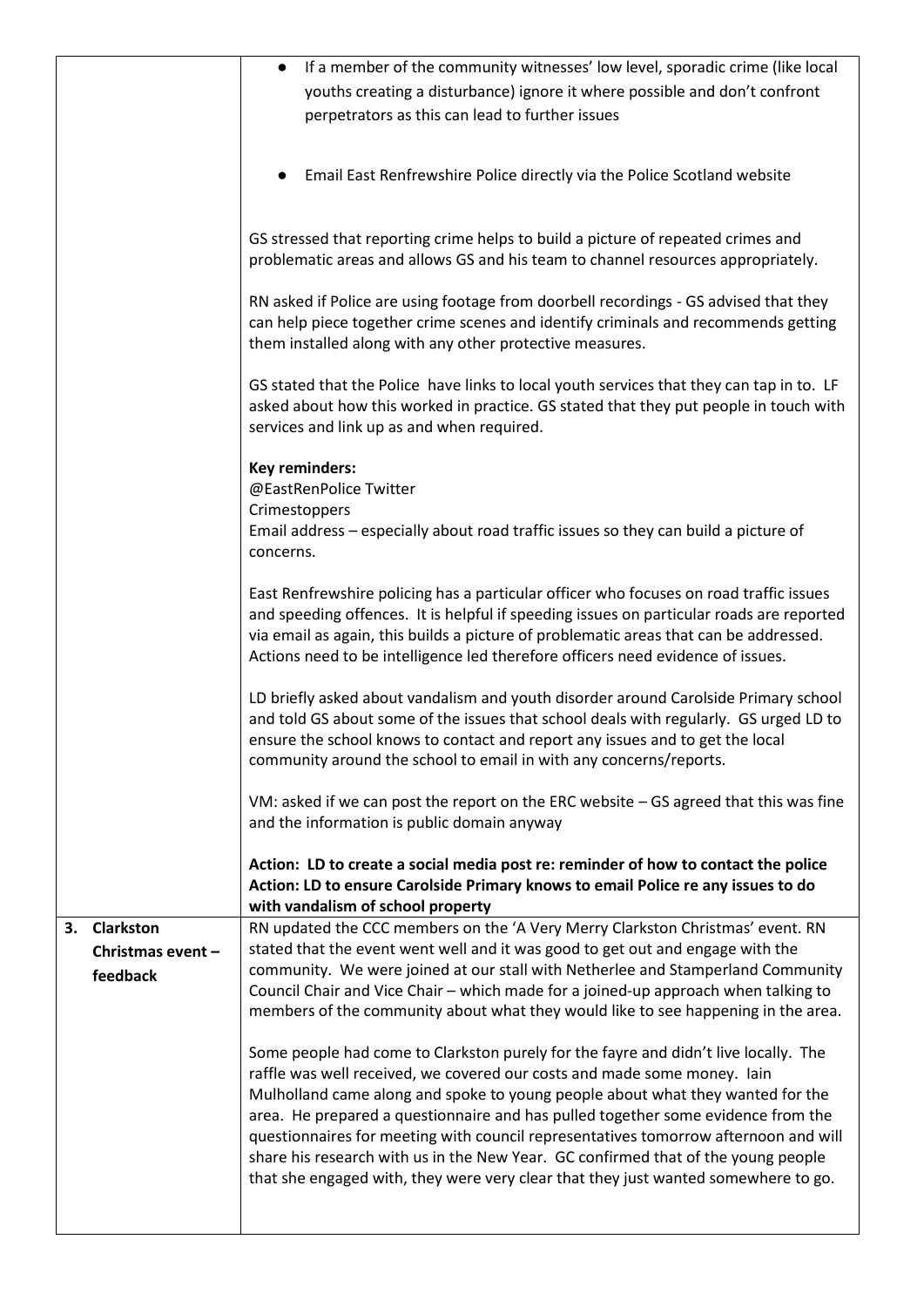|    |                                   | The discussion then diverted to the social work building and the idea of a Community<br>Hub to be based there. RN confirmed that a separate entity would be created to apply<br>for funding and run the facility which could be used for various community purposes.<br>Some of the funding would need to be used to pay for operational staff. The council<br>would support us with a business plan to get it off the ground with a 6-12-month<br>development period. Considerations include:<br>getting a letter of comfort in regard to building use<br>Insurance costs<br>Ongoing maintenance |
|----|-----------------------------------|---------------------------------------------------------------------------------------------------------------------------------------------------------------------------------------------------------------------------------------------------------------------------------------------------------------------------------------------------------------------------------------------------------------------------------------------------------------------------------------------------------------------------------------------------------------------------------------------------|
|    |                                   | Ongoing delivery                                                                                                                                                                                                                                                                                                                                                                                                                                                                                                                                                                                  |
|    |                                   | VM advised the CC members to look into 'Participation requests' where community<br>groups & organisations take on the running of council buildingsthis would mean that<br>CCC have a legal right to discuss this with the council.                                                                                                                                                                                                                                                                                                                                                                |
|    |                                   | Action: RN to meet with Ian Mulholland and a council representative on 02/12/21<br>to progress the 'Community Hub' idea.                                                                                                                                                                                                                                                                                                                                                                                                                                                                          |
|    | 4. Winter<br>Wanderland<br>update | The group discussed the update from JF and reviewed what needs to be done to<br>complete the Winter Wanderland. Key points:                                                                                                                                                                                                                                                                                                                                                                                                                                                                       |
|    |                                   | JF will send the details to JP for the map / list / QR code                                                                                                                                                                                                                                                                                                                                                                                                                                                                                                                                       |
|    |                                   | RN asked for signs from Andy Dunlop and will follow up with him<br>$\bullet$<br>Selfie station - JS to follow up on this with joiner Ray. Discussion took place<br>$\bullet$                                                                                                                                                                                                                                                                                                                                                                                                                      |
|    |                                   | on the selfie station location with general consensus that it would be best on                                                                                                                                                                                                                                                                                                                                                                                                                                                                                                                    |
|    |                                   | original location at Greenwood Rd                                                                                                                                                                                                                                                                                                                                                                                                                                                                                                                                                                 |
|    |                                   | Santa is up at Carolside Primary                                                                                                                                                                                                                                                                                                                                                                                                                                                                                                                                                                  |
|    |                                   | Decorating the Christmas tree at Williamwood Church to be finalised<br>Fence at the Sheddens roundabout for the candy canes                                                                                                                                                                                                                                                                                                                                                                                                                                                                       |
|    |                                   | Tyre baubles at St Joseph's Church                                                                                                                                                                                                                                                                                                                                                                                                                                                                                                                                                                |
|    |                                   | Rudolph planters on Busby Road                                                                                                                                                                                                                                                                                                                                                                                                                                                                                                                                                                    |
|    |                                   | Xmas décor on the planters (LF will do this)                                                                                                                                                                                                                                                                                                                                                                                                                                                                                                                                                      |
|    |                                   |                                                                                                                                                                                                                                                                                                                                                                                                                                                                                                                                                                                                   |
|    |                                   | RN stated that we need to remind JF that all project costs should be reclaimed.                                                                                                                                                                                                                                                                                                                                                                                                                                                                                                                   |
|    |                                   | Action: RN to ask JP re: putting together the online map<br>Action: JS will follow up with JF about using the Seres Road planters for Rudolph if<br>council say no, putting lights on the tree at Williamwood Church, and the selfie<br>station at Greenwood Rd.                                                                                                                                                                                                                                                                                                                                  |
| 5. | <b>Parklets</b>                   | Parklets questionnaire was put out for community input - and lots of comments were                                                                                                                                                                                                                                                                                                                                                                                                                                                                                                                |
|    | <b>Consultation</b>               | added to the Facebook page but no official update has been provided yet.                                                                                                                                                                                                                                                                                                                                                                                                                                                                                                                          |
|    |                                   | Action: RN/LD Put reminder post on Facebook pre-deadline to encourage residents<br>to respond                                                                                                                                                                                                                                                                                                                                                                                                                                                                                                     |
| 6. | <b>EREFF Park Funding</b>         | GC provided an update on the funding application:                                                                                                                                                                                                                                                                                                                                                                                                                                                                                                                                                 |
|    | <b>Application</b>                | We are still waiting on a response but should have the decision in December                                                                                                                                                                                                                                                                                                                                                                                                                                                                                                                       |
|    |                                   | Community Benefits fund isn't for huge amounts and could perhaps be used<br>$\bullet$                                                                                                                                                                                                                                                                                                                                                                                                                                                                                                             |
|    |                                   | for some supplementary funding.                                                                                                                                                                                                                                                                                                                                                                                                                                                                                                                                                                   |
|    |                                   | Voluntary Action East Ren - GC has emailed re: funding and is waiting on a                                                                                                                                                                                                                                                                                                                                                                                                                                                                                                                        |
|    |                                   | response.                                                                                                                                                                                                                                                                                                                                                                                                                                                                                                                                                                                         |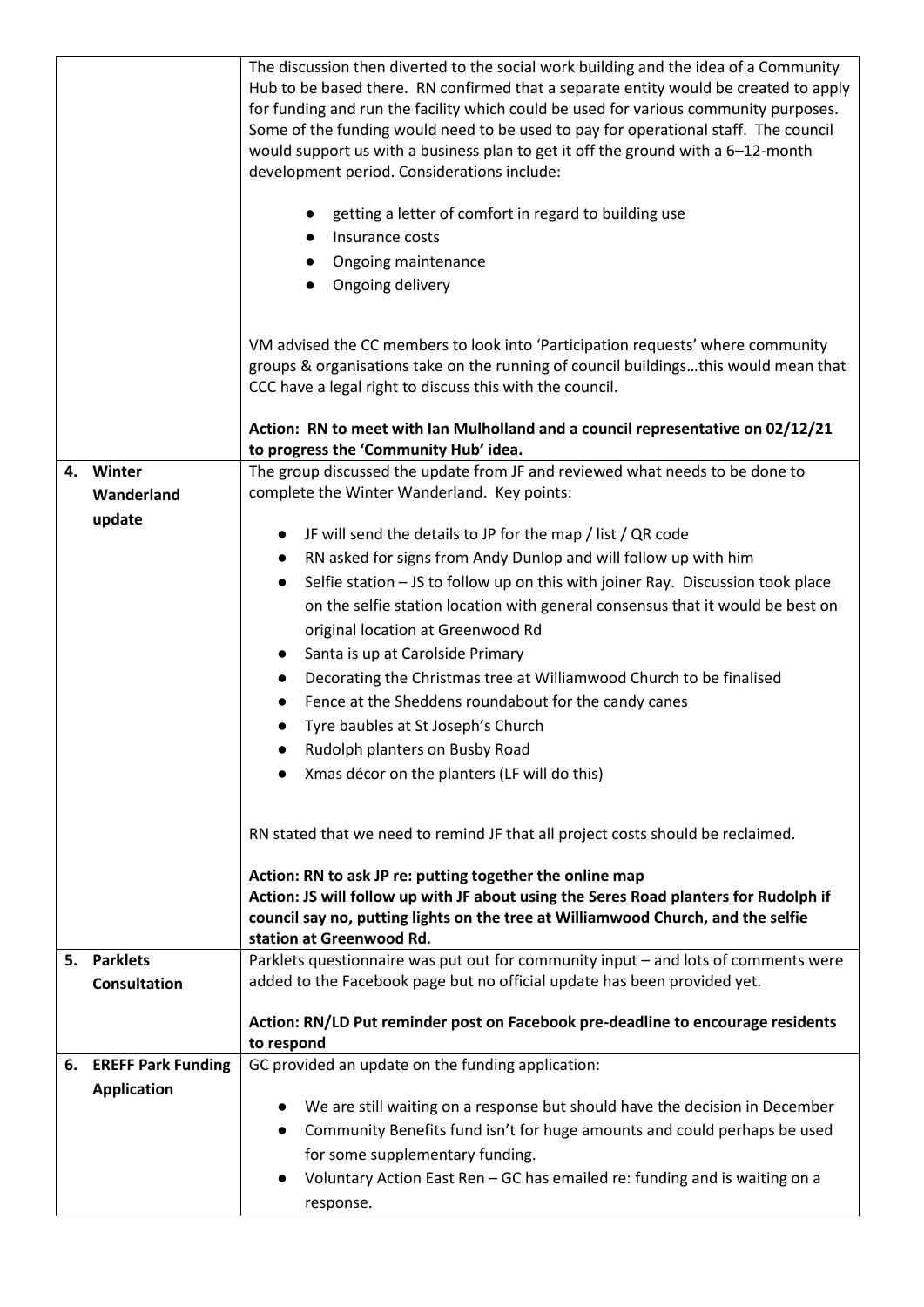|                        | £60 million government funding (posted on the Facebook page) released for                                                                                                |
|------------------------|--------------------------------------------------------------------------------------------------------------------------------------------------------------------------|
|                        | playparks - this needs to be followed up with ERC                                                                                                                        |
|                        |                                                                                                                                                                          |
|                        | Action: GC will change the name of the park space on Google Maps as it currently                                                                                         |
|                        | states the name of the park as 'Tinkers'.                                                                                                                                |
|                        | Action: LD to ask Cllr Ireland about the government funding of £60million that was                                                                                       |
|                        | posted about on the Facebook page.                                                                                                                                       |
| 7. COP26 Eco           | JF provided an email update on the COP25 workshops:                                                                                                                      |
| <b>Initiatives</b>     |                                                                                                                                                                          |
|                        | The first 2 workshops had around 10 participants<br>$\bullet$                                                                                                            |
|                        | Attendees all seemed to enjoy and take something from it                                                                                                                 |
|                        | Third workshop had to be cancelled due to low numbers - it was advertised                                                                                                |
|                        | slightly late and perhaps the topic of 'Discovering renewables' did not appeal                                                                                           |
|                        | to people                                                                                                                                                                |
|                        | Will try final 2 workshops in the New Year<br>$\bullet$                                                                                                                  |
|                        |                                                                                                                                                                          |
|                        |                                                                                                                                                                          |
| 8. Planning            | GC updated on recent planning applications.                                                                                                                              |
|                        |                                                                                                                                                                          |
|                        | Application on 44 Seres Road for a change from hairdressers to a personal                                                                                                |
|                        | training fitness facility.                                                                                                                                               |
|                        |                                                                                                                                                                          |
|                        | The members discussed that this change was not going to make any significant                                                                                             |
|                        | environmental impact. Majority agreement to support the planning application for                                                                                         |
|                        | this business.                                                                                                                                                           |
| 9. Website update      | No update from Joe currently - to be carried forward to next meeting.                                                                                                    |
|                        |                                                                                                                                                                          |
|                        | Action: LD/RN to follow up with Joe on the website development                                                                                                           |
| 10. Speeding           | LD updated on the group on the data that was provided by Cllr Ireland. It showed that<br>speed monitoring that was placed at the Health Centre corner evidenced that the |
| discussion             | average speed was below the speed limit, with only around 10% of cars over the                                                                                           |
|                        | speed limit. The group agreed that the traffic lights might have something to do with                                                                                    |
|                        | this.                                                                                                                                                                    |
|                        |                                                                                                                                                                          |
|                        | GC requested that LD ask Roads Dept about speeding capture beside number 29,                                                                                             |
|                        | there's the double cable across the road and bolted in $-$ is this a speeding or counting                                                                                |
|                        | data capture.                                                                                                                                                            |
|                        |                                                                                                                                                                          |
|                        | Action: LD to request all road speed data covering the CCC boundary from the Roads<br>Dept.                                                                              |
| 11. Treasurer's report | £3872.08 balance                                                                                                                                                         |
|                        | £2410 for Overlee Hydro lottery funding                                                                                                                                  |
|                        | £1462.08 true balance.                                                                                                                                                   |
|                        |                                                                                                                                                                          |
|                        | No licensing applications currently in Clarkston area.                                                                                                                   |
| <b>12. AOB</b>         | CCC going forward into 2022                                                                                                                                              |
|                        |                                                                                                                                                                          |
|                        | The group agreed some CCC planning items to be tackled in the new year:                                                                                                  |
|                        | Discussion around dates for next year's meeting - no meeting on the 5th of                                                                                               |
|                        |                                                                                                                                                                          |
|                        | January (possibly social drinks event), first meeting will be on the 12th Jan.                                                                                           |
|                        | Drop the July meeting due to school holidays                                                                                                                             |
|                        | Proposed dates and Zoom link to be sent out to the group                                                                                                                 |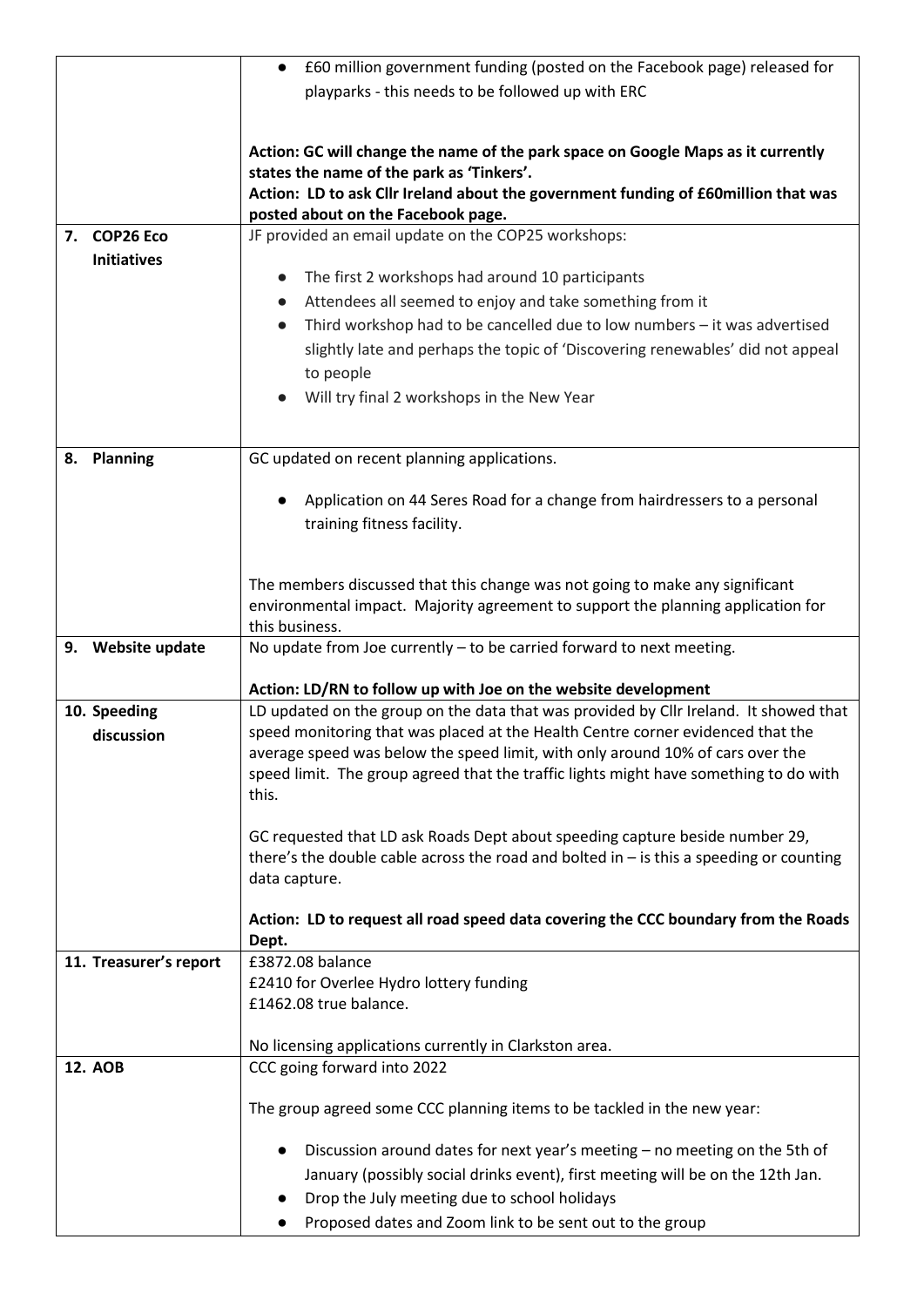| Scheduling social media posts so that the agenda goes up in a timely way for<br>consultation with the community in advance of meetings                                                                                                                                                                                                                                                                                                                                                                                                                                        |
|-------------------------------------------------------------------------------------------------------------------------------------------------------------------------------------------------------------------------------------------------------------------------------------------------------------------------------------------------------------------------------------------------------------------------------------------------------------------------------------------------------------------------------------------------------------------------------|
| Eaglesham Rd changes:                                                                                                                                                                                                                                                                                                                                                                                                                                                                                                                                                         |
| Brief discussion on the changes happening to Eaglesham Rd for Williamwood High<br>school students. We will add this item to the agenda for the January meeting and<br>hopefully Cllr Ireland will be able to provide an update on the finished works. RN<br>suggested that we invite Williamwood Parent Council to the next meeting to have a<br>chat with them.                                                                                                                                                                                                              |
| GC stressed that we could aim to be a better conduit between Roads Dept and the<br>community in 2022, given the amount of work that is going on around the area. RN<br>suggested that we should actively seek new members with specific skills/interests and<br>have targeted conversations to ask the community what they would like us to focus<br>on. It was noted that there are already priority areas, some of which are dependent on<br>further conversations and funding applications. CCC are limited by number of<br>members with capacity to take on project work. |
| LF suggested that the mini roundabout at Burnside Gardens/Seres Road needs to be<br>looked at again due to traffic issues.                                                                                                                                                                                                                                                                                                                                                                                                                                                    |
| Action: RN/LD: Strategise an approach for next year placing an emphasis on Roads<br>issues and building an action plan                                                                                                                                                                                                                                                                                                                                                                                                                                                        |
| <b>CCC Constitution amendment:</b>                                                                                                                                                                                                                                                                                                                                                                                                                                                                                                                                            |
| The chair (RN) raised a discussion point regarding the constitution; she advised that<br>under the constitution, she could not stand for the chairperson position at the next<br>AGM (scheduled for April).                                                                                                                                                                                                                                                                                                                                                                   |
| (The insertion of the clause below is for members information, it was not detailed at<br>the meeting).                                                                                                                                                                                                                                                                                                                                                                                                                                                                        |
| Clause 9.3 of the constitution currently states: "A member may not be appointed as<br>Chair more than twice during a term of the COMMUNITY COUNCIL, nor be<br>reappointed other than at the first AGM following an election, or at the AGM prior to<br>an election. Without the express approval of East Renfrewshire Council, no one<br>member shall hold more than one of the following offices at any one time: Chair,<br>Secretary and Treasurer."                                                                                                                        |
| RN expressed the view that she would be quite happy for someone else was keen on<br>taking on the role of chair, however, the CC would not want to be in the position<br>where there was no chairperson.                                                                                                                                                                                                                                                                                                                                                                      |
| Vincent McCulloch (Community Council Liaison Officer) advised that other Community<br>Councils within East Renfrewshire had been given permission to have clause 9.3 of the<br>Constitution substantially changed, and that the part, which refers to the Chairpersons<br>term of office, be removed. VM further advised that the Head of Service (ERC) has<br>delegated authority to change this clause if a community council had agreed to its<br>change.                                                                                                                  |
| There was a general discussion, and it was considered that the long-term success,<br>sustainability, and succession of the Community Council, could be potentially<br>jeopardised by this clause.                                                                                                                                                                                                                                                                                                                                                                             |